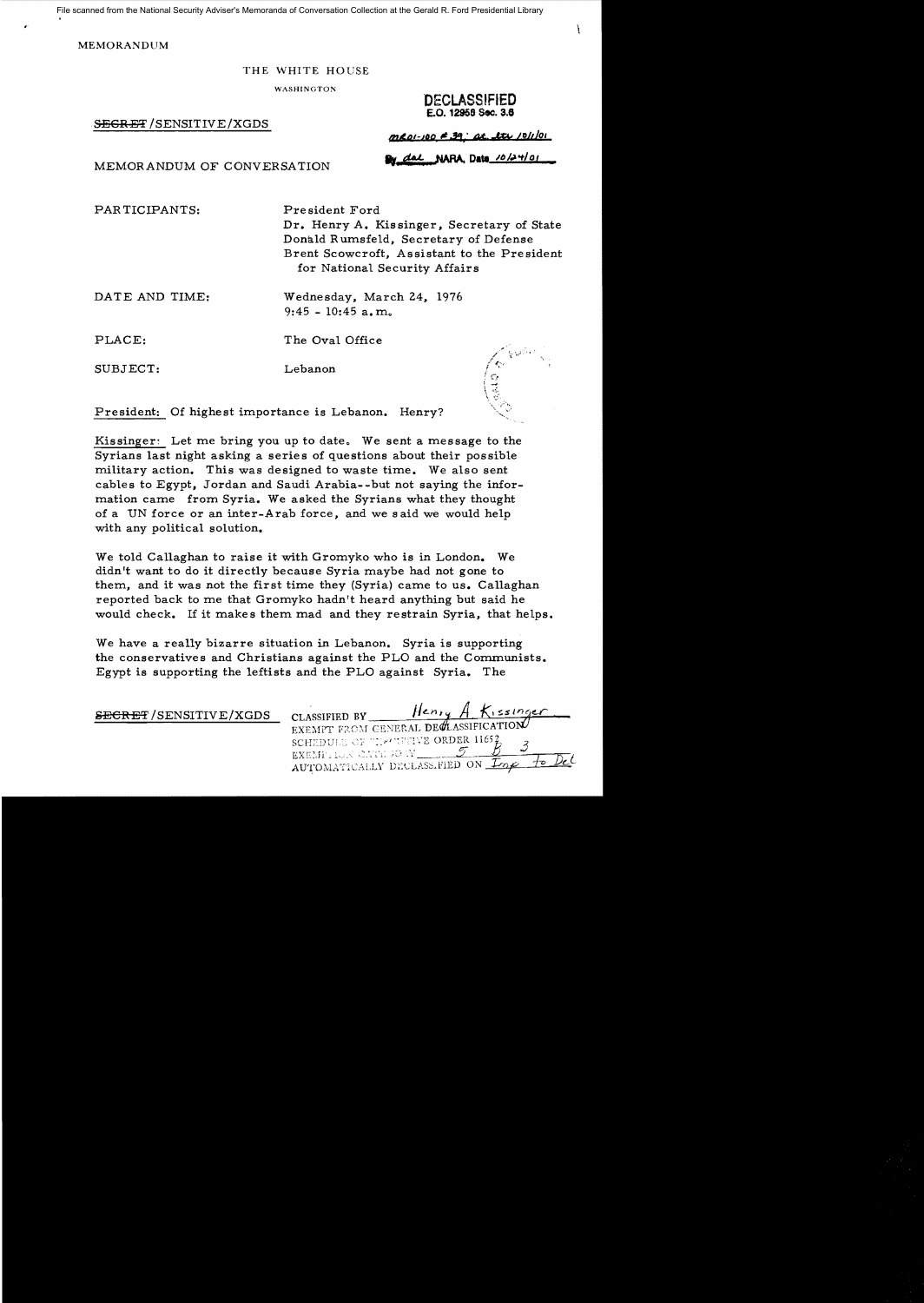## $\overline{\text{SE}}$ GRET /SENSITIVE/XGDS - 2 -

Soviet Union should be supporting Syria, but it also supports the PLO, Israel is, of course, against the PLO. We cannot allow Israel to go into South Lebanon. If we don't restrain them, there will be a UN Security Council meeting where we will either have to condemn them or veto -- and either one is bad.

President: What about the fighting? They are massacreing each other.

Kissinger: Unfortunately, I am afraid that is going to continue.

Kissinger /R umsfeld/Scowcroft: [Discussion of the numbers of Syrian and Egyptian PLA troops in Lebanon.]

President: What would the Syrians do about Israel going in?

Kissinger: They would have to oppose Israel taking over any more "holy" Arab land. Even though it might start as an inter-Arab fight, they would all turn on the Israelis.

Rumsfeld: [Describes numbers of potential evacuees and our resources.]

President: What is next? Do we wait to hear from Syria?

Kissinger: Let's look at our objectives. If Syria could go in quickly and clean it out, it would be good. They would leave the PLO in the same condition as in Jordan.

R umsfeld: That is not reasonable.

Kissinger: The best attainable outcome would be to have no one in. We may not be able to keep them out anyway. Syria's prestige is involved and Egypt would like to humiliate them.

Rumsfeld: Don't the Israelis have a domestic problem if they don't go in?

Kissinger: That is true. We would have to put massive pressure on Israel and say wait three weeks to see whether the Syrians leave against.

[More discussion]

SECRET/SENSITIVE/XGDS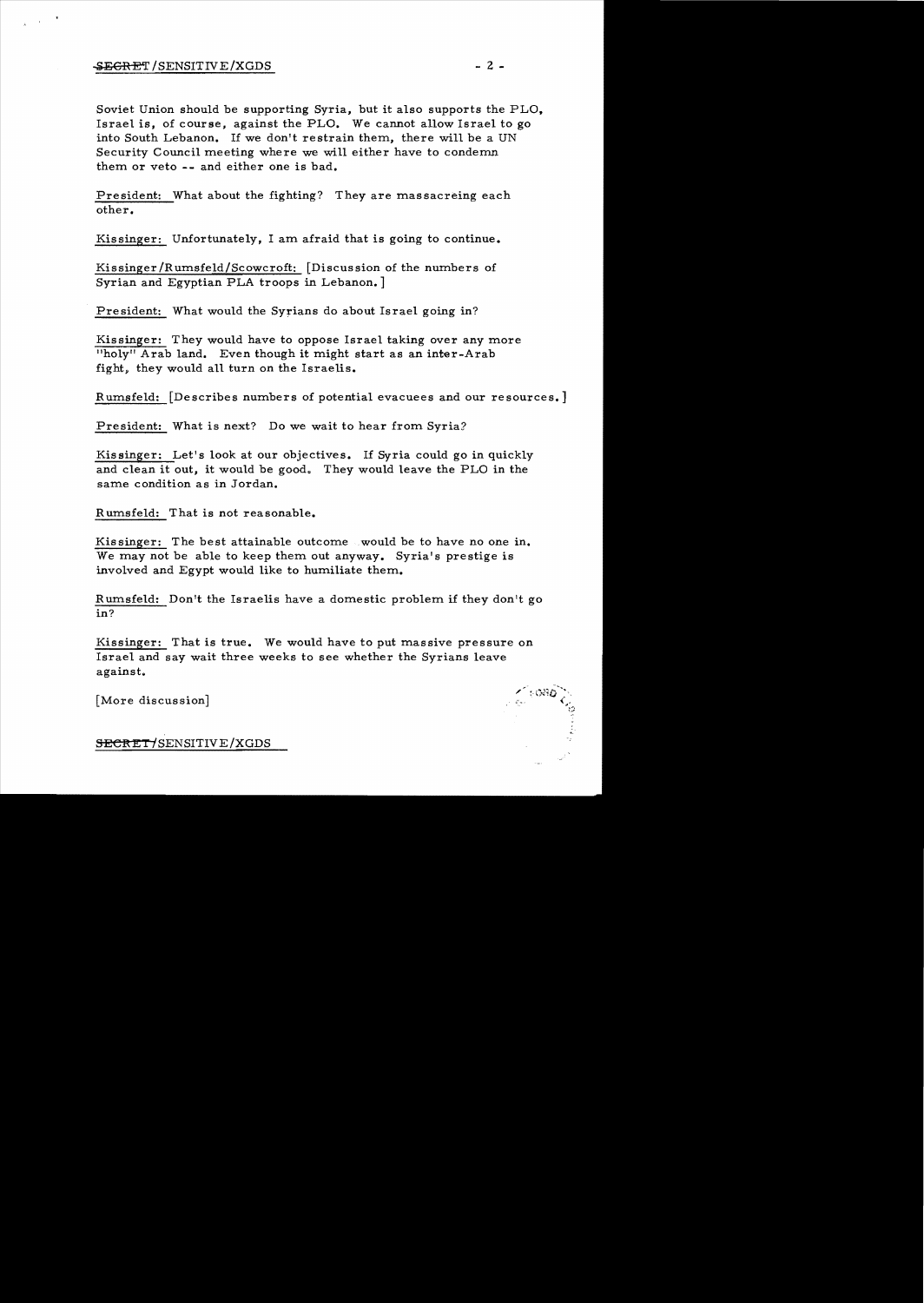## **SECRET/SENSITIVE/XGDS**

 $\sim$  .

The best would be if they don't go in, but that will be a put down by us and we will pay for it down the pike. My guess is the approach to us is a trial balloon and they would have gone in if we had given them a green light. I think now they may not.

President: What will happen if no one goes in?

Scowcroft: If no one does, the PLO will take over.

[Considerable discussion of our overall policy in the Lebanon situation.]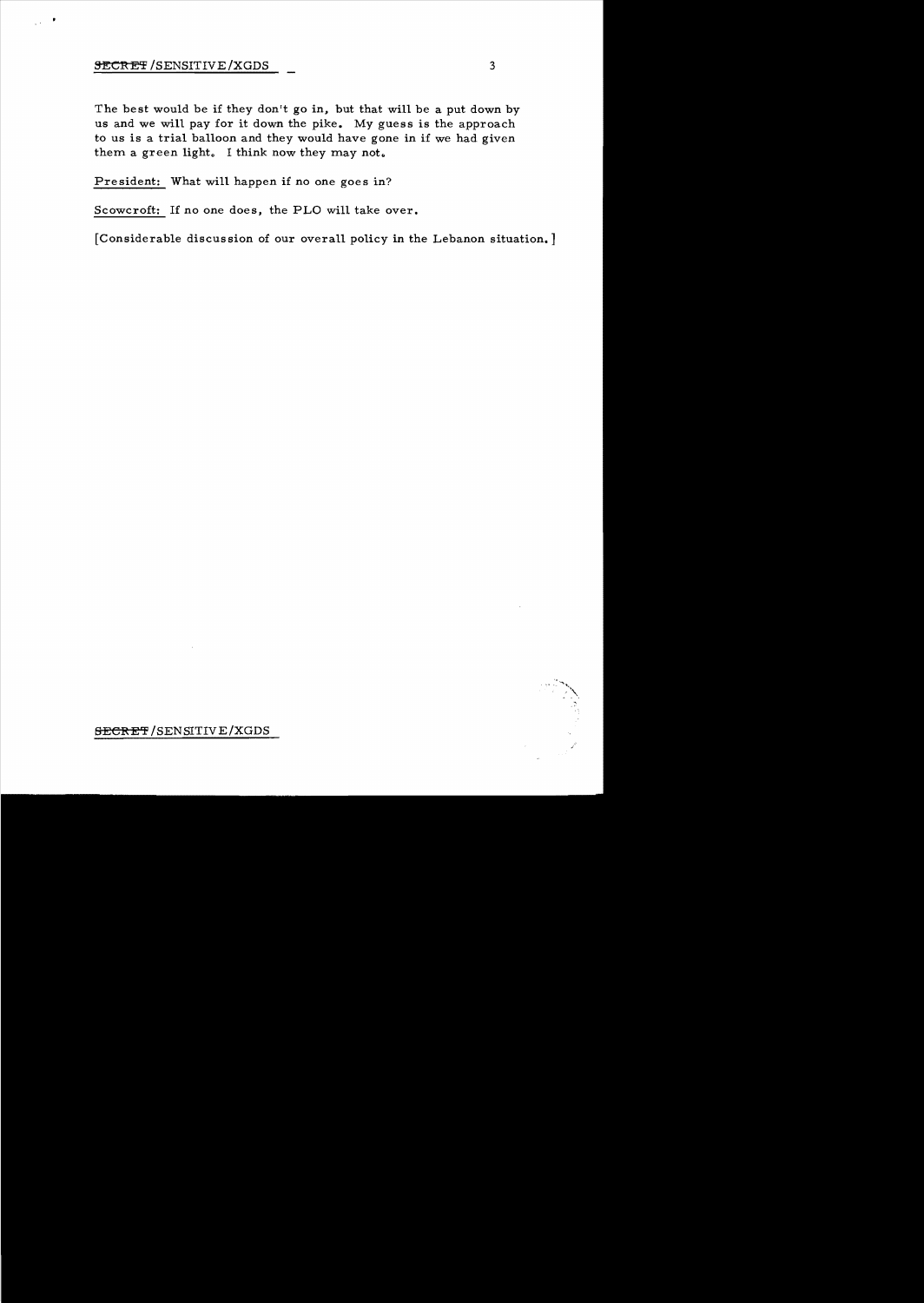$P/K/R$  $\nu$  $24$  know ) 6 P Hegher i fature = belance K. K het me bij juin 27 a donne we sent Time. Also rent collect E, J + 5 A, ht not soying informe pour Epire. Ander fourt une world help or any publicid rolation. Told callagher to wind is Car for Didn't accordibility cause of in my bi ... Product your to them + ig we and to see an 1 station try (Equin reme to no). Sallagan sind Rempto hubit head anything but would Syrian troit huy le lieu a mally bijain.<br>Charles de l'avance syria à support E à sopportunité deptiste e PLO agamit Syria. also supports PhO. I is, finiste against PhO. We can introduce I to go with S. helmon. of we hat they will be a UMSC mit where un avoit with home to conclement them a a with entitoir cree band. P cettet about frighting. They massacringeach <u>Ahr</u> K un fortunistik 2 peu that is qui to entime.<br>K/l/s (D racinain 8# of \$yrin + E PLA troops in Leb P What asside Syeins & about I going in ? AUTHORITY per ne oi-for #21  $BY$   $Ida$   $NIF$ ,  $DATE$   $4/19/104$